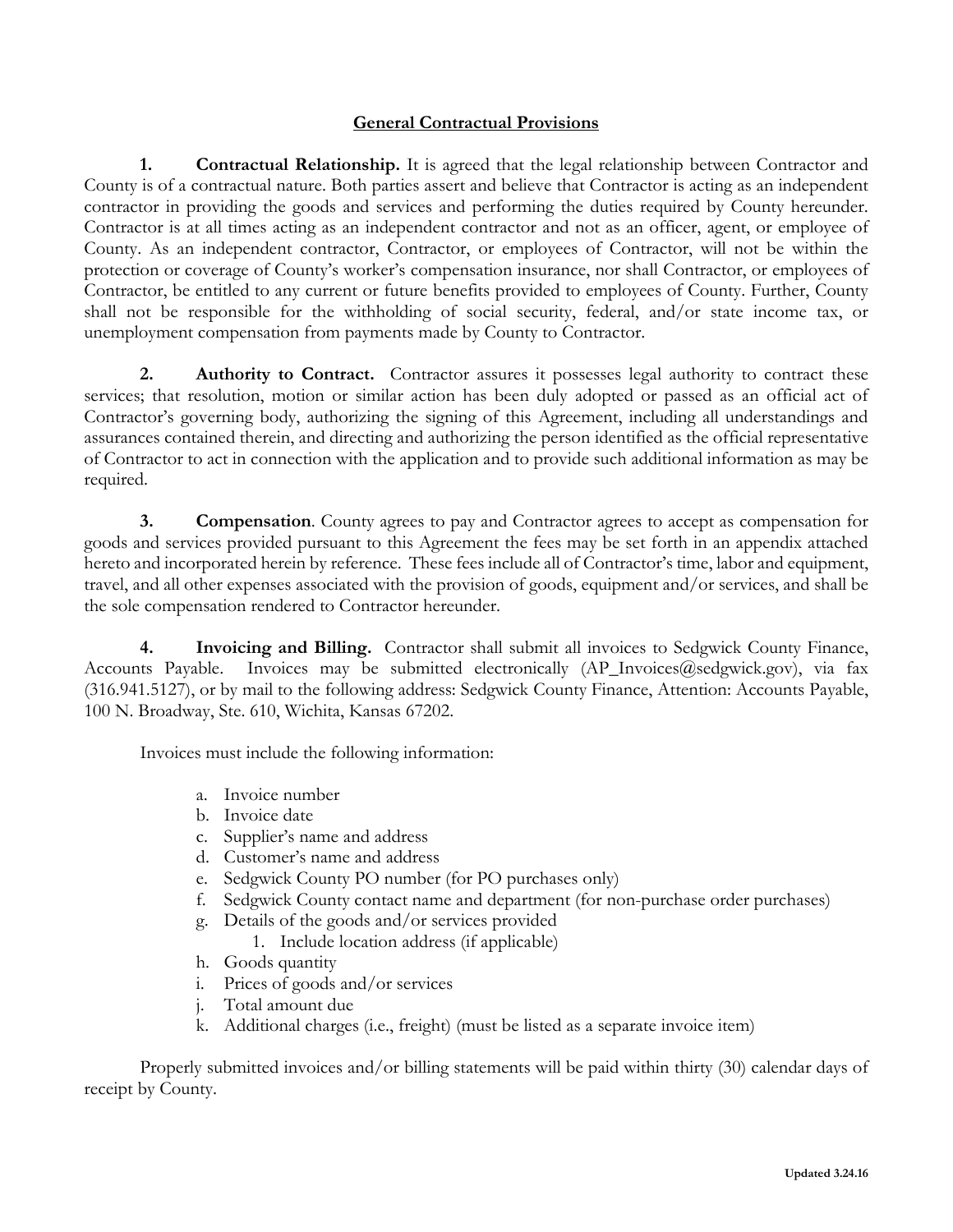**5. Warranties and Representation**. Goods or equipment delivered and/or services rendered hereunder must be made according to the terms of this Agreement both as to time and quantities, with County reserving the right to cancel, reject or refuse any delivery made and/or service rendered prior to or subsequent to the times specified. In the event no quality is specified on the face hereof, the goods or equipment delivered and/or services rendered hereunder must be of the best quality. If delivery of goods or equipment and/or rendering of services cannot be maintained, Contractor must notify County immediately. Upon Contractor's failure to maintain delivery or otherwise perform hereunder, County reserves the right to procure such goods or equipment and/or services elsewhere, in whole or in part, and assess Contractor with any additional costs incurred, unless Contractor's default arises from causes beyond its control and without fault or negligence. This remedy is in addition to any other remedy which County may have pursuant to this Agreement or otherwise and/or any warranty that may be implied or imposed by operation of law.

**6. Notification.** Notifications required pursuant to this Agreement shall be made in writing and mailed to the addresses shown below. Such notification shall be deemed complete upon mailing.

**County:** Sedgwick County Purchasing Office Attn: Contract Notification 100 N. Broadway, Suite 610 Wichita, Kansas 67202

and

Sedgwick County Counselor's Office Attn: Contract Notification Sedgwick County Courthouse 100 N. Broadway, Suite 650 Wichita, Kansas 67202

## **Contractor**:

## **7. Termination.**

A. Termination for Cause. In the event of any breach of the terms or conditions of this Agreement by Contractor, or in the event of any proceedings by or against Contractor in bankruptcy or insolvency or for appointment of receiver or trustee or any general assignment for the benefit of creditors, County may, in addition to any other remedy provided it by law or in equity or other right reserved to it elsewhere in this Agreement, without any liability to Contractor on account thereof, by written notice, terminate immediately all or any part of this Agreement, procure the goods, equipment and/or services provided for herein elsewhere, on such terms and under such conditions as are reasonable in the sole discretion of County, and Contractor shall be liable to pay to County any excess cost or other damages caused by Contractor as a result thereof.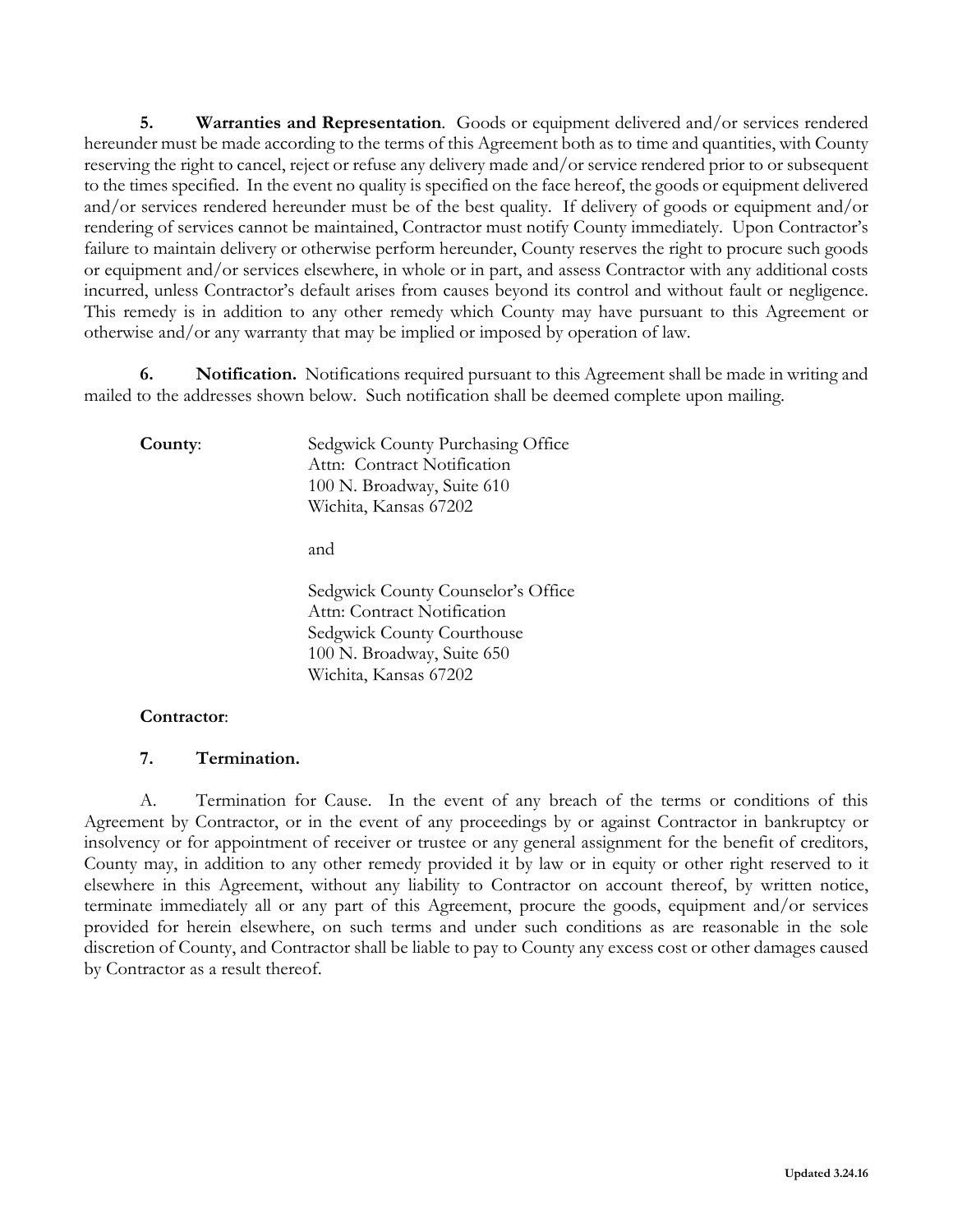B. Termination for Convenience. County shall have the right to terminate this Agreement for convenience in whole, or from time to time, in part, upon thirty (30) days' written notice. Upon receipt of such termination notice, Contractor shall not incur any new obligations and shall cancel as many outstanding obligations as reasonably possible. In such event, County's maximum liability shall be limited to payment for goods or equipment delivered and accepted and/or services rendered.

C. Reduction in Funds. It is understood that funding may cease or be reduced at any time. In the event that adequate funds are not available to meet the obligations hereunder, either party reserves the right to terminate this Agreement upon thirty (30) days' written notice.

**8. Hold Harmless**. Contractor shall indemnify County, and its elected and appointed officials, officers, managers, members, employees and agents, against any and all loss or damage to the extent such loss and/or damage arises out of Contractor's negligence and/or willful, wanton or reckless conduct in the provision of goods and equipment or performance of services under this Agreement. This indemnification shall not be affected by other portions of the Agreement relating to insurance requirements.

**9. Liability Insurance**. Contractor agrees to maintain the following minimum limits of insurance coverage throughout the term of this Agreement:

| <b>Worker's Compensation</b>                                                                 |              |
|----------------------------------------------------------------------------------------------|--------------|
| Applicable State Statutory Employer's Liability                                              |              |
|                                                                                              |              |
|                                                                                              |              |
| <b>Employer's Liability Insurance:</b>                                                       | \$100,000.00 |
|                                                                                              |              |
| <b>Contractor's Liability Insurance:</b>                                                     |              |
| Form of insurance shall be by a Comprehensive General Liability and Comprehensive Automobile |              |
| Liability                                                                                    |              |
| <b>Bodily Injury:</b>                                                                        |              |
| Each occurrence                                                                              | \$500,000.00 |
| Aggregate                                                                                    | \$500,000.00 |
|                                                                                              |              |
| <b>Property Damage:</b>                                                                      |              |
| Each occurrence                                                                              | \$500,000.00 |
| Aggregate                                                                                    | \$500,000.00 |
| <b>Personal Injury:</b>                                                                      |              |
| Each person aggregate                                                                        | \$500,000.00 |
| General aggregate                                                                            | \$500,000.00 |
|                                                                                              |              |
| Automobile Liability - Owned, Non-Owned, and                                                 |              |
| Hired:                                                                                       | \$500,000.00 |
| Bodily injury each person                                                                    | \$500,000.00 |
| Bodily injury each occurrence                                                                |              |
| <b>Professional Liability Insurance</b>                                                      | If required  |
|                                                                                              |              |

Liability insurance coverage indicated above must be considered as primary and not as excess insurance. Contractor shall furnish a certificate evidencing such coverage, with County listed as an additional insured,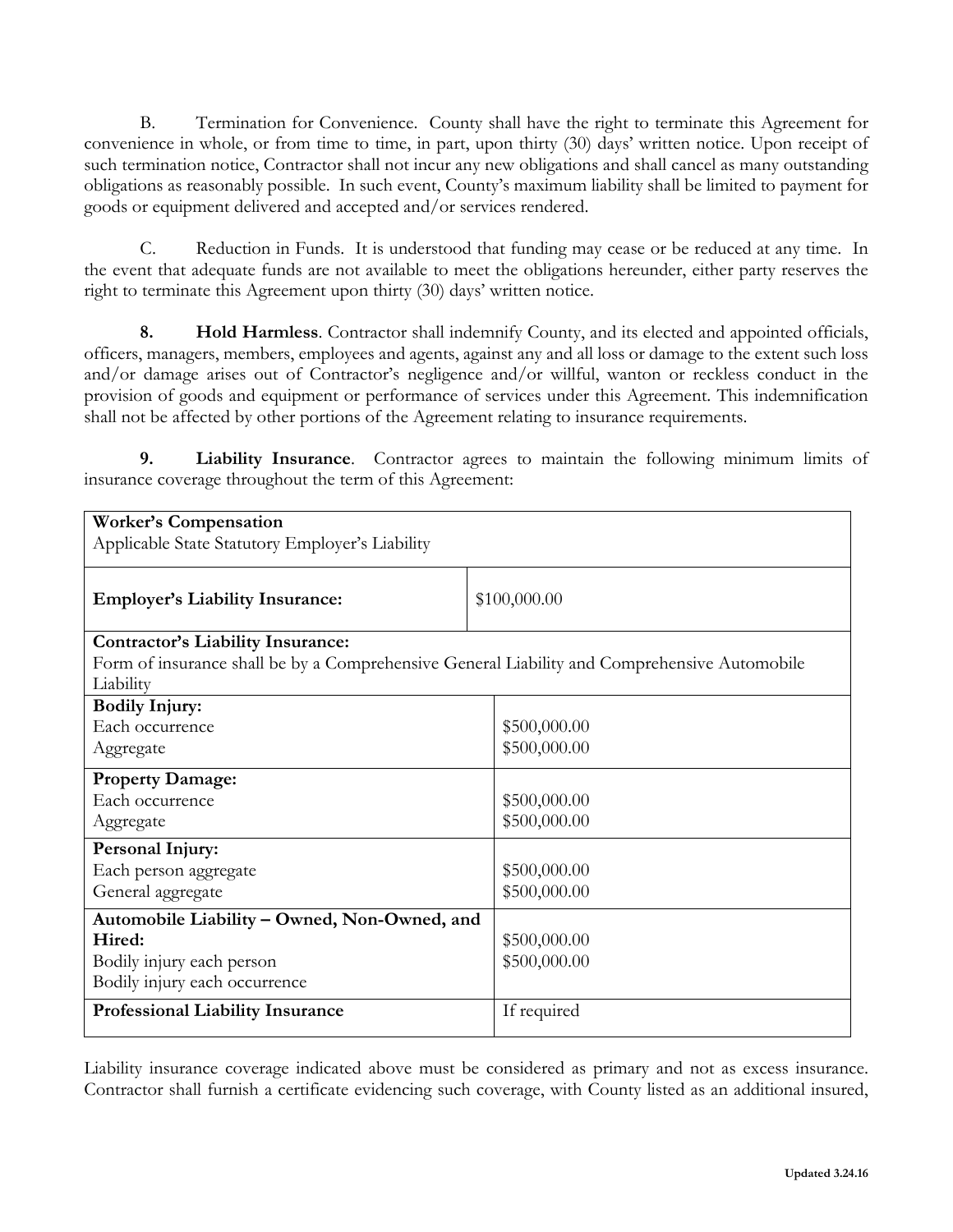except for professional liability, workers' compensation and employer's liability. Certificate shall be provided with bid/proposal submittals. Certificate shall remain in force during the duration of the project/services and will not be canceled, reduced, modified, limited, or restricted until thirty (30) days after County receives written notice of such change. All insurance must be with an insurance company with a minimum BEST rating of A-VIII and licensed to do business in the State of Kansas. It is the responsibility of Contractor to require that any and all approved subcontractors meet the minimum insurance requirements. Contractor shall obtain the above referenced certificate(s) of insurance, and in accordance with this Agreement, provide copies of such certificates to County.

**10. Entire Agreement**. This Agreement and the documents incorporated herein contain all the terms and conditions agreed upon by both parties. No other understandings, oral or otherwise, regarding the subject matter of this Agreement shall be deemed to exist or to bind any of the parties hereto. Any agreement not contained herein shall not be binding on either party, nor shall it be of any force or effect.

**11. Assignment**. Neither this Agreement nor any rights or obligations created by it shall be assigned or otherwise transferred by either party without the prior written consent of the other. Any attempted assignment without such consent shall be null and void.

**12. Amendments.** Neither this Agreement nor any rights or obligations created by it shall be amended by either party without the prior written consent of the other. Any attempted amendment without such consent shall be null and void.

**13. Subcontracting.** None of the work or services covered by this Agreement shall be subcontracted without the prior written approval of County. In the event subcontracting is approved by County, Contractor shall remain totally responsible for all actions and work performed by its subcontractors. All approved subcontracts must conform to applicable requirements set forth in this Agreement and in its appendices, exhibits and amendments, if any.

**14. Severability Clause.** In the event that any provision of this Agreement is held to be unenforceable, the remaining provisions shall continue in full force and effect.

**15. Waiver.** Waiver of any breach of any provision in this Agreement shall not be a waiver of any prior or subsequent breach. Any waiver shall be in writing and any forbearance or indulgence in any other form or manner by County shall not constitute a waiver.

**16. Force Majeure.** Contractor shall not be held liable if the failure to perform under this Agreement arises out of causes beyond the control of Contractor. Causes may include, but are not limited to, acts of nature, fires, tornadoes, quarantine, strikes other than by Contractor's employees, and freight embargoes.

**17. Order of Preference.** Any conflict to the provisions of this Agreement and the documents incorporated by reference shall be determined by the following priority order:

- a. Sedgwick County Contractual Provisions Attachment
- b. Written modifications and addenda to the executed Agreement
- c. This Agreement document
- d. Contractor's written response to the RFB/RFP (if applicable)
- e. The RFB/RFP (if applicable)